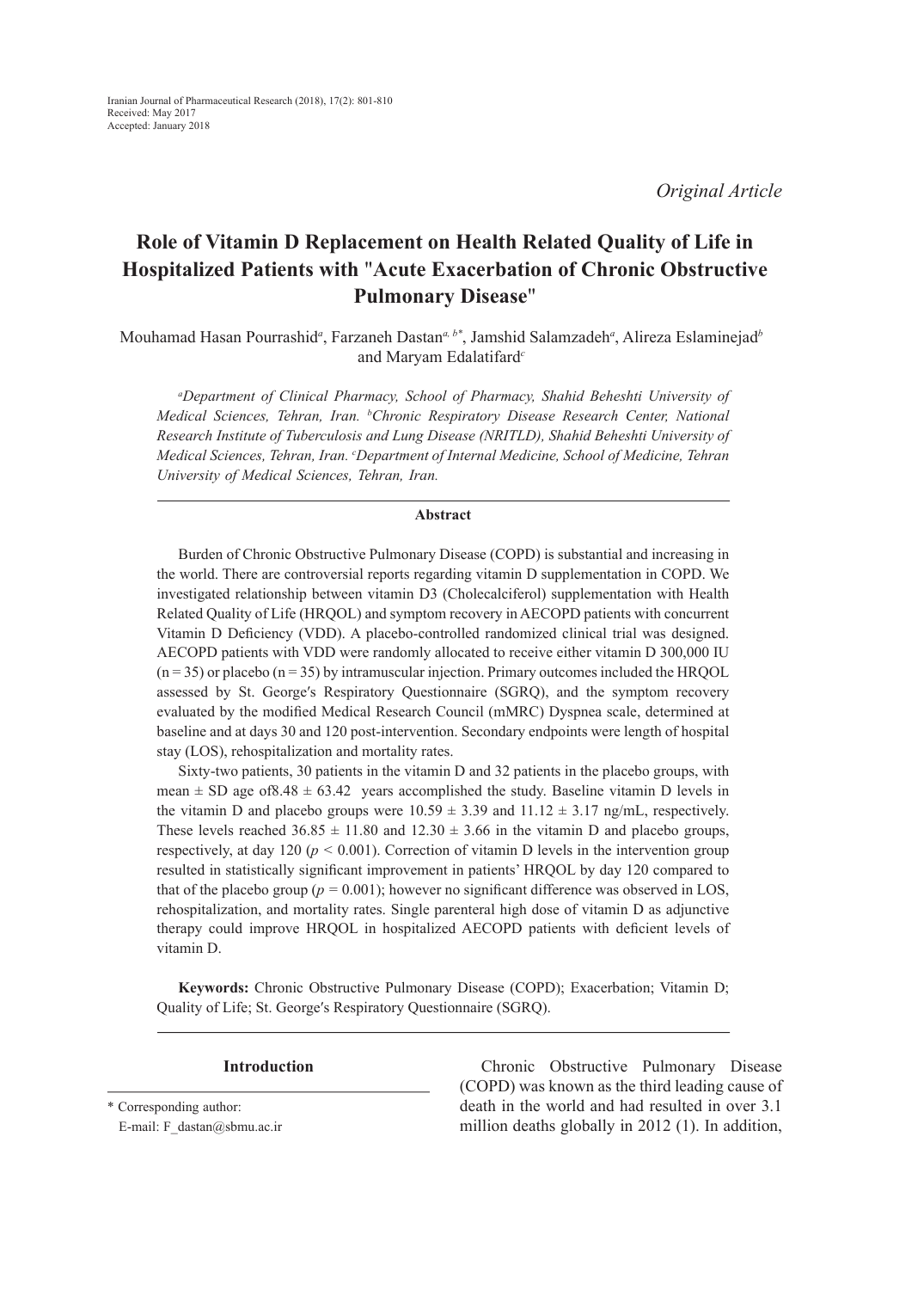prevalence and burden of COPD is risen over time (2). Majority of this burden is attributed to hospitalization and disease exacerbations (3). COPD bares a substantial burden for patients, family, and the health care system (4). Patients with COPD had significantly worse activities of daily living and physical, social, and emotional functioning than the patients with non-small cell lung cancer (5) and Quality of life is significantly impaired in COPD patients (5-7), even in those with mild airway obstruction (8). Vitamin D Deficiency (VDD) as global health problem was shown to be a modifiable explanatory factor to improve outcomes in several chronic diseases (9). In a recent meta-analysis on COPD patients, high prevalence of VDD was reported, especially during disease exacerbation (10). VDD was associated with disease severity, poor quality of life, reduced lung function, longer hospital stay, frequent exacerbations, hospitalization, reduced physical functioning, poor balance and less muscle strength in COPD patients (10-13). Key role of vitamin D in inflammation process and COPD associate comorbidities including respiratory infection, cardiovascular disease, skeletal muscle dysfunction, depression and anxiety (14-18) as well as vitamin D role in enhancement of patients' response to steroid therapy (19), open an interesting field to explore effects of the vitamin D on clinical outcomes such as HRQOL and dyspnea scale in AECOPD patients.

Data regarding vitamin D supplementation in COPD is still controversial but promising (20). Although, some studies have shown no significant improvement in clinical outcomes such as dyspnea severity (21), physical performance (22), quality of life (23), and lung function of COPD patients receiving vitamin D supplement (22, 24), several studies revealed that vitamin D supplementation could improve lung function (25), reduce exacerbation rates (25, 26), improve in inspiratory muscle strength and maximal oxygen uptake (27), and also improve dyspnea scale, physical performance, maximum voluntary ventilation and maximal inspiratory pressure (28). In this study, we assessed effect of rapid normalization of vitamin D levels, using recommended high dose intramuscular vitamin D injection (29), on clinical outcomes including HRQOL, symptom recovery (dyspnea scale), length of hospital stay (LOS), mortality rate, and rehospitalization, in patients hospitalized with AECOPD.

#### **Experimental**

#### *Study design and patients*

The study was designed as a randomized double-blind placebo-controlled trial, conducted at the Masih Daneshvari, a referral teaching hospital in Shahid Beheshti University of Medical Sciences, Tehran, Iran, from December 2015 to October 2016. The study was registered at the Iranian Clinical Trial Registry (IRCT 2016031425726N4) and approved by the University Ethics Committee (IR.SBMU. PHNM.1394.306).

Estimated sample size for each study group was 28 patients, with  $\alpha$  = 0.05 and power = 80%. Considering 20% dropout in the patients allocated in the study groups, total number of 70 patients (35 patients in each group) with COPD stages II-IV according to Global initiative for chronic Obstructive Lung Disease (GOLD) report 2015 (post-bronchodilator FEV1–FVC ratio 0.7, and had an FEV1 less than 80% predicted) entered the study. The participants were included if they admitted the diagnostic of AECOPD in the emergency ward and meet the inclusion criteria as below: Vitamin D deficiency (serum 25(OH)D  $\leq$  20 ng/mL), age  $\geq$  40 years. Exclusion criteria included: serum 25(OH)D < 5 ng/mL, vitamin D supplementation within six month prior to study, use of maintenance dose of oral corticosteroids within three months prior to study, diagnosed asthma, osteoporosis, renal failure (serum createnine  $\geq$  2.5 mg/dL), nephrolithiasis, uncompensated liver failure (Child-pugh class B, C), hypercalcemia (ionized calcium  $> 1.3$ mmol/L), conditions associated with pathological 1-alpha hydroxylase activity such as sarcoidosis, lymphoma or multiple myeloma, coagulopathy (platelet count < 30,000 per mm3 or international normalized ratio > 3), contraindication for intramuscular administration, pregnancy, lactation, and immuno-compromised patients *e.g.* patients on chemotherapy or transplant patients. Informed consent was obtained from all participants before their enrollment.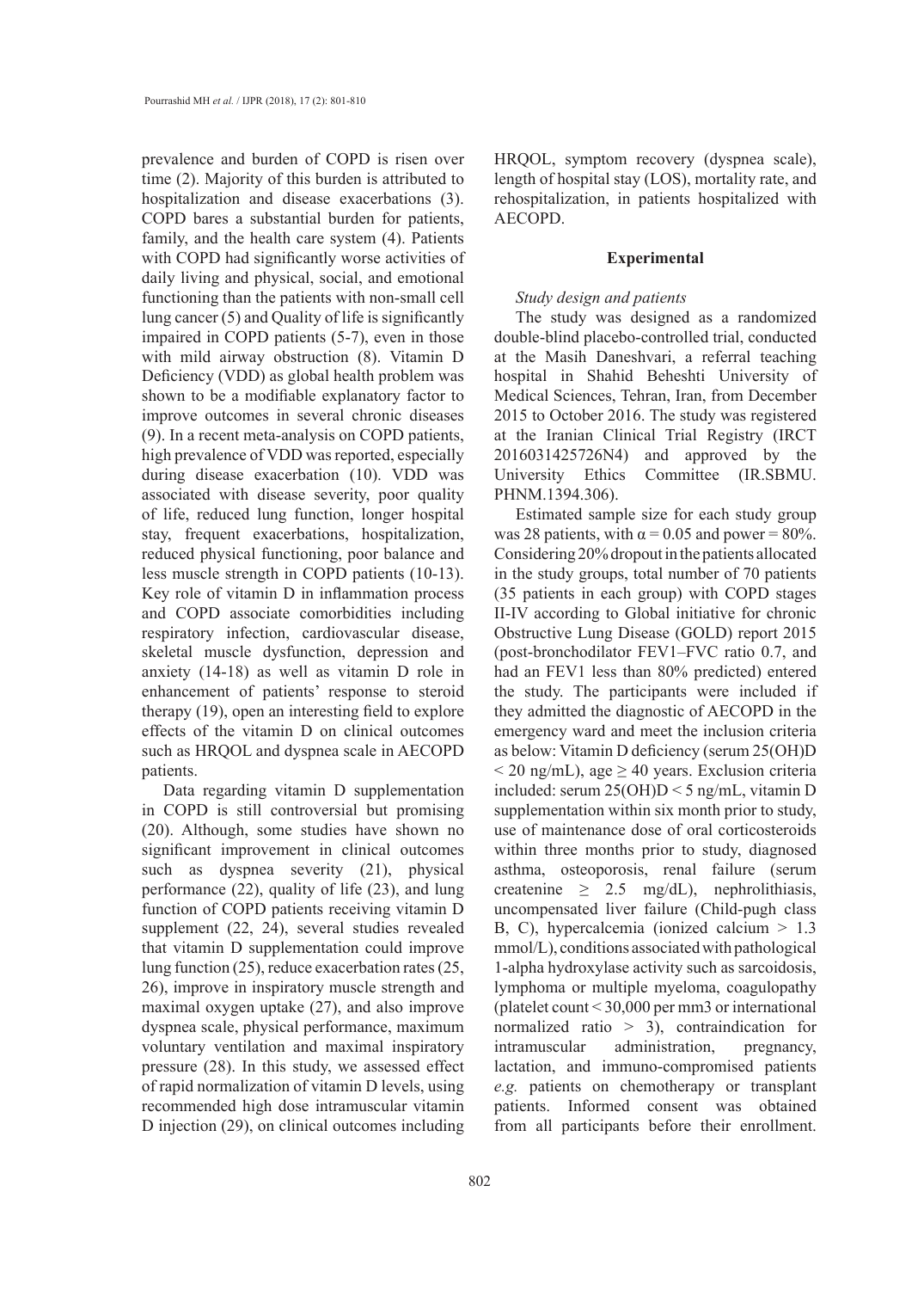# *Randomization and treatment design*

The permuted (balanced) block randomization was used for treatment allocation in this trial. The patients were randomly allocated to receive vitamin D3 (Cholecalciferol) 300,000 IU (Daropakhsh-Iran) or placebo as a single intramuscular injection. The patients in both groups were on standard treatment for AECOPD according to GOLD report 2015. Standard treatment included: [1] short-acting inhaled beta2-agonists with or without short-acting anticholinergics, [2] A dose of 40 mg prednisone per day for 5 days or nebulizer budesonide, [3] Antibiotics for patients with three cardinal symptoms (increase in dyspnea, sputum volume, and sputum purulence), or those who have two of the cardinal symptoms, if increased purulence of sputum is one of the two symptoms or require mechanical ventilation, for 5-10 days (18).

### *Study outcomes*

Primary outcomes included HRQOL of the patients, which was assessed by St. George's Respiratory Questionnaire (SGRQ), and symptom recovery which was evaluated by the modified Medical Research Council (mMRC) dyspnea scale. Furthermore, the secondary end points were lengths of hospital stay (LOS), rehospitalization, and mortality rates during 120-day of study period.

# *Measurements and follow-up*

Data regarding SGRQ and mMRC scores were collected at three different points in time: at baseline and follow up at day 30 and day 120 post-intervention.

The SGRQ is the most comprehensive disease specific health related quality of life questionnaire (HRQOL) designed to measure and quantify health-related health status in patients with chronic airflow limitation (18). SGRQ evaluates symptoms, activities, and the impact of the disease on daily life of the patients. Scores range from 0 to 100 (maximum impairment) and decrease of at least four points in the total score of the SGRQ was defined as a clinically significant improvement in quality of life (30).

The modified Medical Research Council (mMRC) scale was used to assess the severity of patientʹs dyspnea. Dyspnea as cardinal symptom of COPD is a major cause of disability and anxiety associated with the COPD. mMRC Score ranges from 0 to 4, with higher scores, indicating more severe dyspnea (18).

Detailed data about medical history which were recommended by GOLD guideline including patient exposure to risk factors such as smoking, occupational or environmental exposure, past medical history, history of exacerbation and previous hospitalization for respiratory disorder, presence of comorbidity, demographic data, and relevant para-clinic or laboratory finding were also collected for further analysis.

#### *Statistical analysis*

Data analysis was conducted with IBM SPSS Statistics v 21.0 software. Continuous variables were assessed for normality by "Kolmogorov-Smirnov" test, and according to its results, *t*-test (normal distribution) or Mann–Whitney U-test (non-normal distribution) was used for between groupʹs comparisons. Continuous variables expressed as mean ± Standard Deviation (SD) or median (interquartile range) where appropriate. Categorical and nominal variables were expressed as frequency  $(\%)$  and were analyzed using Chi-square test or Fisher's-exact test. Repeated measure analysis was also used to compare vitamin D effect on patient HRQOL (SGRQ) and dyspnea severity (mMRC). Pearson or Kendellʹs Rank correlations were applied to assess the association between vitamin D at baseline and clinical finding. *P*-values < 0.05 were considered statistically significant.

#### **Results**

#### *Patients' characteristics*

Out of 213 patients assessed for eligibility, 85 patients met the primary criteria. They were assessed for vitamin D level. Six patients with serum levels of  $25(OH)D < 5$  ng/mL and 9 patients with serum levels of  $25(OH)D > 20$  ng/ mL were excluded from the study. Therefore, 70 patients with VDD were allocated equally in the study groups. Finally, 30 patients in the vitamin D group and 32 patients in the placebo group accomplished the clinical trial (Figure 1).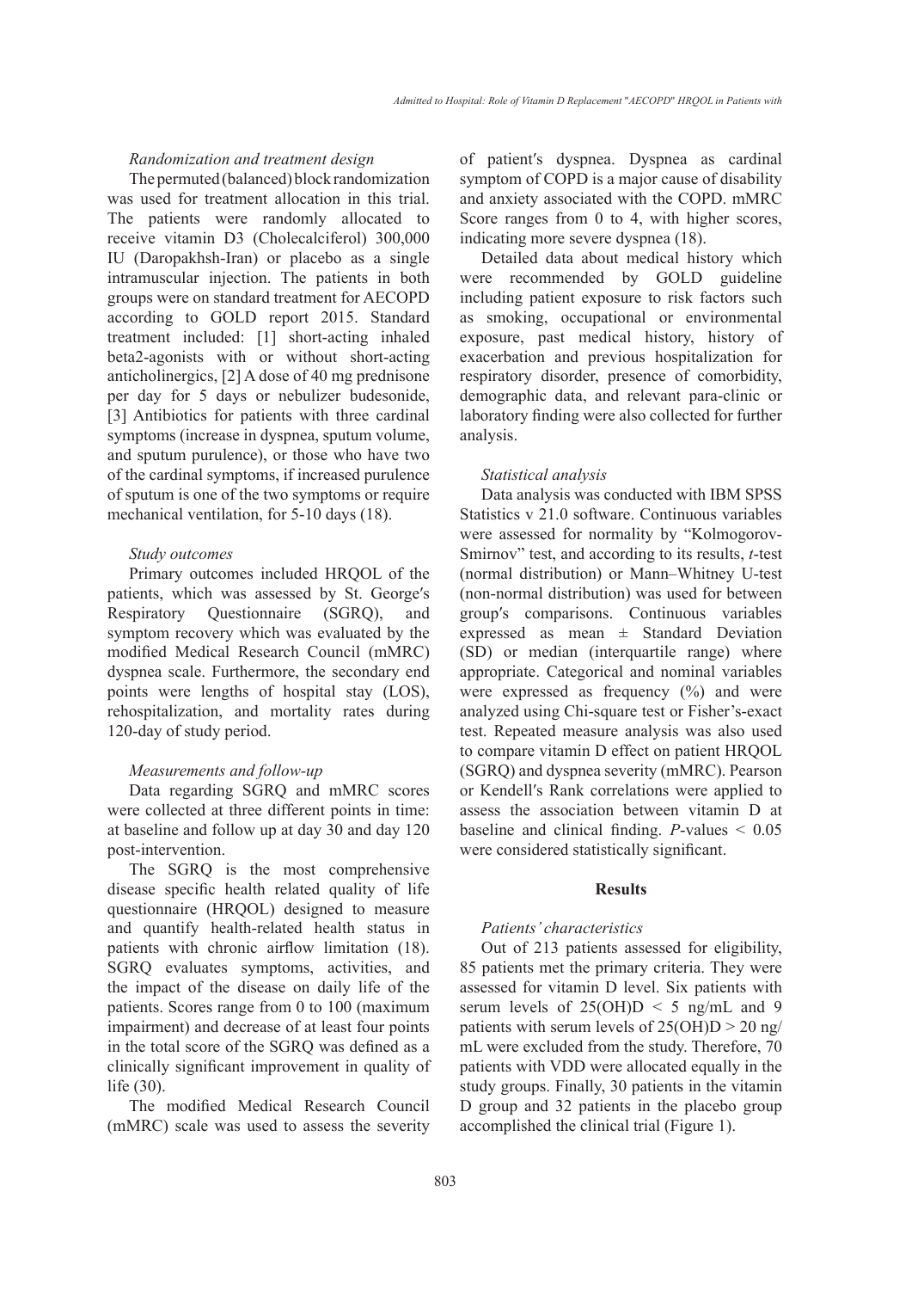

**Figure 1.** Study flowchart.

The baseline characteristics of the 62 patients included in the placebo and vitamin D groups are shown in Table 1. There was no statistically significant difference in baseline variables between vitamin D and placebo groups (*p* > 0.05).

#### *Change in vitamin D levels*

At baseline, mean  $\pm$  SD of serum 25(OH) D levels were  $10.59 \pm 3.39$  ng/mL and  $11.12 \pm$ 3.17 ng/mL in vitamin D and placebo groups respectively and did not differ in between groups comparison (*p =* 0.82). Vitamin D supplementation resulted in a statistically significant increase in serum 25(OH)D levels in vitamin D group  $(36.85 \pm 11.80 \text{ ng/mL})$  versus placebo group  $(12.30 \pm 3.66 \text{ ng/mL})$ , by day 120 [*p =* 0.000, (CI -30.0, -18.90)].

# *Primary outcomes*

# *Changes in HRQOL (SGRQ)*

Baseline SGRQ scores included symptom, activity, impact and total scores were not statistically different in between group's comparison (Table 2). Mean  $\pm$  SD of the differences between baseline and the 30<sup>th</sup> and 120<sup>th</sup> days of SGRQ scores and its components are presented in Table 2.

Mean  $\pm$  SD differences between baseline and day 30 of SGRQ total score were  $3.73 \pm 1.84$ and  $5.69 \pm 2.13$  units for placebo and vitamin D groups, respectively. Since mean difference of

1.96 in between groups, was less than 4 units, improvement in HRQOL in vitamin D group was not considered clinically significant, by day 30. However, between groups comparison of the differences of the SGRQ total scores at baseline and day 30, revealed a statistically significant variation [*p =* 0.0003, (CI -2.96, -0.94)].

Mean  $\pm$  SD differences between baseline and day 120 of SGRQ total score were  $3.99 \pm 2.19$ and  $8.66 \pm 3.32$  for the placebo and vitamin D groups, respectively. Since mean difference of 4.67 in between groups, exceeded the minimum clinically important difference of 4 units (30), the improvement in HRQOL in vitamin D group was considered clinically significant, by day 120. Between group comparison of the differences of the SGRQ total scores at baseline and day 120, showed a statistically significant difference between two groups  $[p = 0.0001]$ , (CI  $-6.11, -3.23$ ].

Repeated measures analysis of variance, showed statistically significant improvement in SGRQ total scores in vitamin D group compared with the placebo (F  $(1.74, 109.41) = 33.56$ ,  $p <$ 0.001).

### *Changes in Dyspnea Severity Scale (mMRC)*

The mMRC scores at baseline in placebo and vitamin D groups were not statistically different (*p =* 0.31) (Table 1). By day 30 change in mMRC scores were  $0.97 \pm 0.78$  and  $1.13 \pm 0.82$ in placebo and vitamin D groups respectively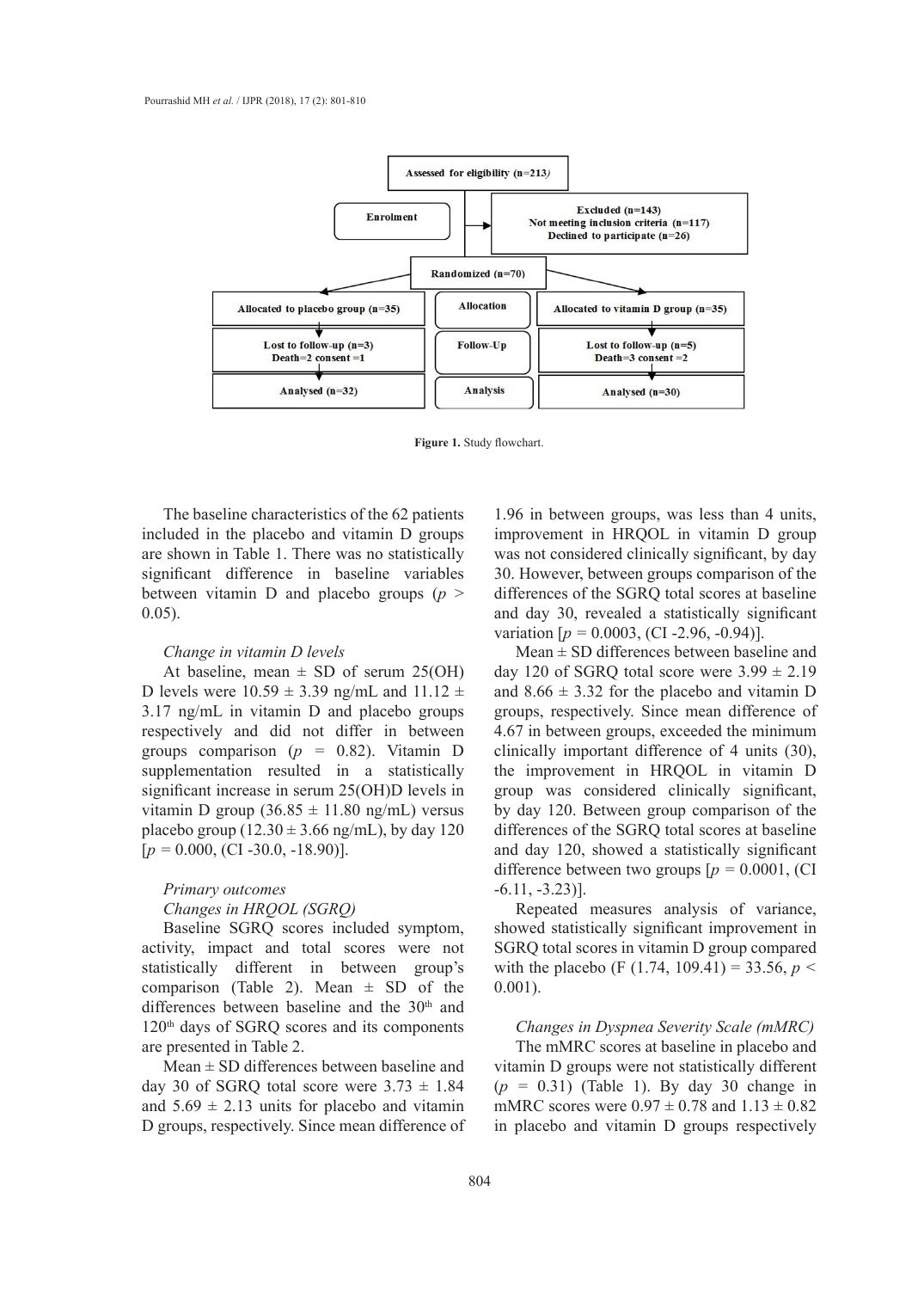| Variable                    | Placebo group $(n = 32)$          | Vitamin D group $(n = 30)$       | <i>p</i> -value |  |
|-----------------------------|-----------------------------------|----------------------------------|-----------------|--|
| Age (year)                  | $*64.06 \pm 8.77$                 | $*62.73 \pm 8.26$                | 0.54            |  |
|                             | Male: 27 (84.38%)                 | Male: 25 (83.33%)                |                 |  |
| Gender                      | Female: 5 (15.62%)                | Female: 5 (16.67%)               | 0.91            |  |
|                             | No: $6(18.75%)$                   | No: $5(16.67\%)$                 |                 |  |
|                             | Elementary: $16(50\%)$            | Elementary: 17 (56.67%)          | 0.80            |  |
| Education                   | High school: 9 (28.13%)           | High school: $6(20\%)$           |                 |  |
|                             | Academic: 1 (3.12%)               | Academic: 2 (6, 67%)             |                 |  |
|                             | Unmarried: 2 (6.25%)              | Unmarried: $0(0\%)$              |                 |  |
| Marital status              | Married: 24 (75%)                 | Married: 25 (83.33%)             | 0.36            |  |
|                             | Divorced, widowed: 6<br>(18.75%)  | Divorced, widowed: 5<br>(16.67%) |                 |  |
|                             | Low: $6(18.75%)$                  | Low: $6(20\%)$                   |                 |  |
|                             | Middle: 17 (53.13%)               | Middle: 13 (43.33%)              |                 |  |
| Income                      | Upper middle: $4(12.5\%)$         | Upper middle: 6 (30%)            | 0.81            |  |
|                             | High: 3 (9.38%)                   | High: $2(6.67\%)$                |                 |  |
| BMI (kg/m <sup>2</sup> )    | $22.90 \pm 1.97$                  | $*22.99 \pm 1.69$                | 0.85            |  |
| Smocking (pack/year)        | $*$ 50 (40, 58)                   | $*$ 50 (40, 50)                  | 0.42            |  |
| Water pipe use              | $11(34.38\%)$                     | $12(40\%)$                       | 0.65            |  |
|                             | Ex-smokers: 25 (78.13%)           | Ex-smokers: 23 (76.66%)          |                 |  |
| Smoking status              | Current smokers: 7 (21.88%)       | Current smokers: 7 (23.33%)      | 0.89            |  |
| COPD Stage                  | II: 16 $(50\%)$                   | II: 13 $(40.63\%)$               |                 |  |
|                             | III: 11 $(34.38\%)$               | III: 12 $(40\%)$                 | 0.87            |  |
|                             | IV: $5(15.63\%)$                  | IV: $5(16.67\%)$                 |                 |  |
| <b>AECOPD</b> Severity      | Moderate: 10 (31.25%)             | Moderate: 10 (33.33%)            | 0.86            |  |
|                             | Severe: 22 (68.75%)               | Severe: 20 (66.67%)              |                 |  |
| <b>Exacerbation History</b> | < 3 times/year: $17(53.13\%)$     | < 3 times/year: 14 (46.67%)      |                 |  |
|                             | ≥ 3 times/year: 15 (46.87%)       | $\geq$ 3 times/year: 16 (53.33%) | 0.61            |  |
| Presence of co-morbidities  | Hypertension: 14 (43.75%)         | Hypertension: 8 (26.67%)         | 0.16            |  |
|                             | Diabetes: 2 (6.25%)               | Diabetes: 3 (10%)                | 0.59            |  |
|                             | Depression/Anxiety: 9<br>(18.75%) | Depression/Anxiety: 6 (20%)      | 0.46            |  |
|                             | IHD: 4 (12.50%)                   | IHD: $5(16.67%)$                 | 0.64            |  |
|                             | Stroke: 2 (6.25%)                 | Stroke: 1 (3.33%)                | 0.59            |  |
|                             | HF: $4(12.5\%)$                   | HF: 3 (10.00%)                   |                 |  |

**Table 1.** Baseline characteristics of the patients.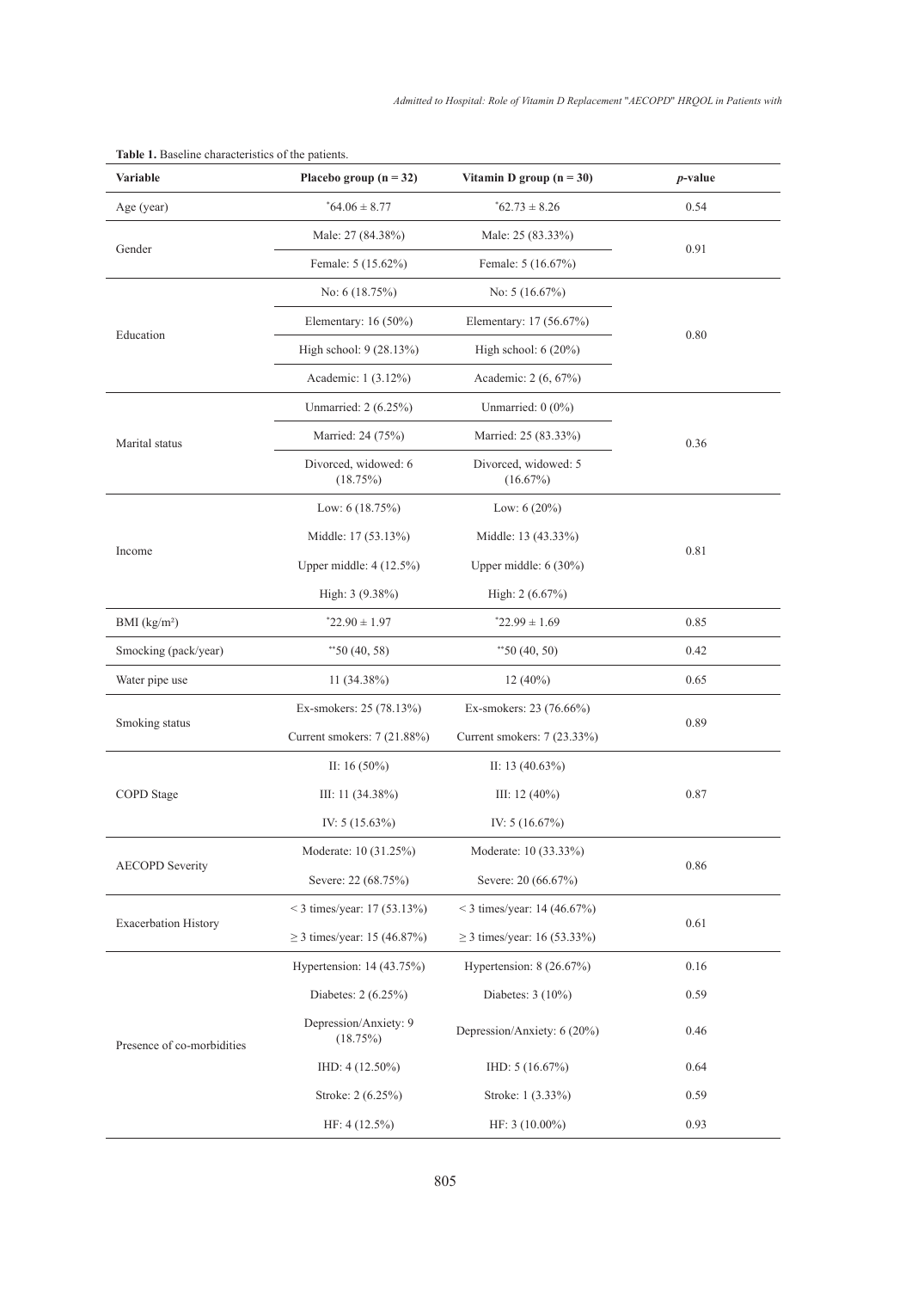| <b>Variable</b>                             | Placebo group $(n = 32)$                                 | Vitamin D group $(n = 30)$ | $p$ -value |  |
|---------------------------------------------|----------------------------------------------------------|----------------------------|------------|--|
|                                             | LABA: 7 (21.88%)                                         | LABA: 4 (13.33%)           | 0.38       |  |
| Drug                                        | ICS: $9(28.13\%)$                                        | ICS: $8(26.67%)$           | 0.46       |  |
|                                             | LABA+ICS: 22 (68.75%)                                    | LABA+ICS: 24 (80%)         | 0.31       |  |
|                                             | LAMA: $16(50\%)$<br>LAMA: $17(56.67%)$                   |                            | 0.60       |  |
|                                             | Theophylline: $5(15.63\%)$<br>Theophylline: $4(13.33\%)$ |                            | 0.80       |  |
|                                             | Acetylcysteine: 8 (25%)<br>Acetylcysteine: 9 (30%)       |                            | 0.66       |  |
|                                             | Statin: 8 (25%)                                          | Statin: 5 (16.67%)         | 0.42       |  |
| Morisky adherence score                     | **5 $(4,6)$                                              | **5 $(4,6)$                | 0.86       |  |
| Vitamin D (ng/mL)                           | $*11.01 \pm 2.99$                                        | $*10.82 \pm 3.73$          | 0.82       |  |
| WBC cont $\times$ 10 <sup>3</sup> (cell/µL) | $8.33 \pm 2.23$                                          | $8.66 \pm 2.69$            | 0.62       |  |
| Calcium (mg/dL)                             | $*$ 9.1 (8.65, 9.40)                                     | $*$ 9.2 (8.75, 9.45)       | 0.89       |  |
| Phosphor (mg/dL)                            | $*3.2(2.95, 3.45)$                                       | $*2.7(3.1, 3.75)$          | 0.39       |  |
| SGRQ (Symptom)                              | $*81.68 \pm 8.78$                                        | $*85.06 \pm 8.37$          | 0.13       |  |
| SGRQ (Activity)                             | **78.96 (63.97, 85.81)                                   | $*85.66(71.20, 87.16)$     | 0.13       |  |
| SGRQ (Impact)                               | $*54.15 \pm 15.33$                                       | $*55.98 \pm 14.12$         | 0.63       |  |
| SGRQ (Total)                                | $*64.97 \pm 12.28$                                       | $*67.99 \pm 10.67$         | 0.31       |  |
|                                             | Grade 3: 10 (31.25%)                                     | Grade 3: $6(20\%)$         |            |  |
| Dyspnea scale (mMRC)                        | Grade 4: 22 (68.75%)                                     | Grade 4: 24 (80%)          | 0.31       |  |

**Table 1.** Continued.

\* Data has been presented as mean ± SD. \*\*Data has been presented as median (interquartile range 25th, 75th percentiles), BMI: Body Mass Index, IHD: Ischemic Heart Disease, HF: Heart Failure LABA: Long Acting Beta 2 Agonist, LAMA: Long-Acting Muscarinic Antagonist, ICS: Inhaled Cortico-Steroid, SGRQ: ST George's Respiratory Questionnaire, mMRC: modified Medical Research Council.

 $(p = 0.44)$ . By day 120, the change in mMRC scores were  $1 \pm 0.76$  and  $1.27 \pm 0.78$  in placebo and vitamin D groups respectively  $(p = 0.17)$ . There is no statistically significant difference in between group comparison. Change in mMRC score during study period in vitamin D and placebo groups was showed in Figure 2.

Repeated measures analysis of variance, showed statistically non-significant changes in mMRC scores in vitamin D group compared to the placebo (F  $(2.05, 127.01) = 0.76, p = 0.48$ ).

# *Secondary outcomes*

The mean  $\pm$  SD and [Median (interquartile range)] length of hospital stay was  $8.06 \pm 3.46$ ,  $[7 (6.91, 9.20)], 7.37 \pm 2.59, \text{ and } [7 (6.53,$ 

8.55)] days in placebo and vitamin D groups, respectively, which did not differ significantly in between group comparison [*p =* 0.36]. Rehospitalization rates during the study period were 48.57% (n = 17) and 37.14% (n = 13) in the placebo and vitamin D groups, respectively  $(p = 0.33)$ . Mortality was reported in 2 and 3 patients in the placebo and vitamin D groups, respectively  $(p = 1.00)$ .

### **Discussion**

A randomized clinical trial (RCT) was designed to explore the effect of intramuscular high dose of vitamin D on HRQOL, in hospitalized AECOPD patients with coexisting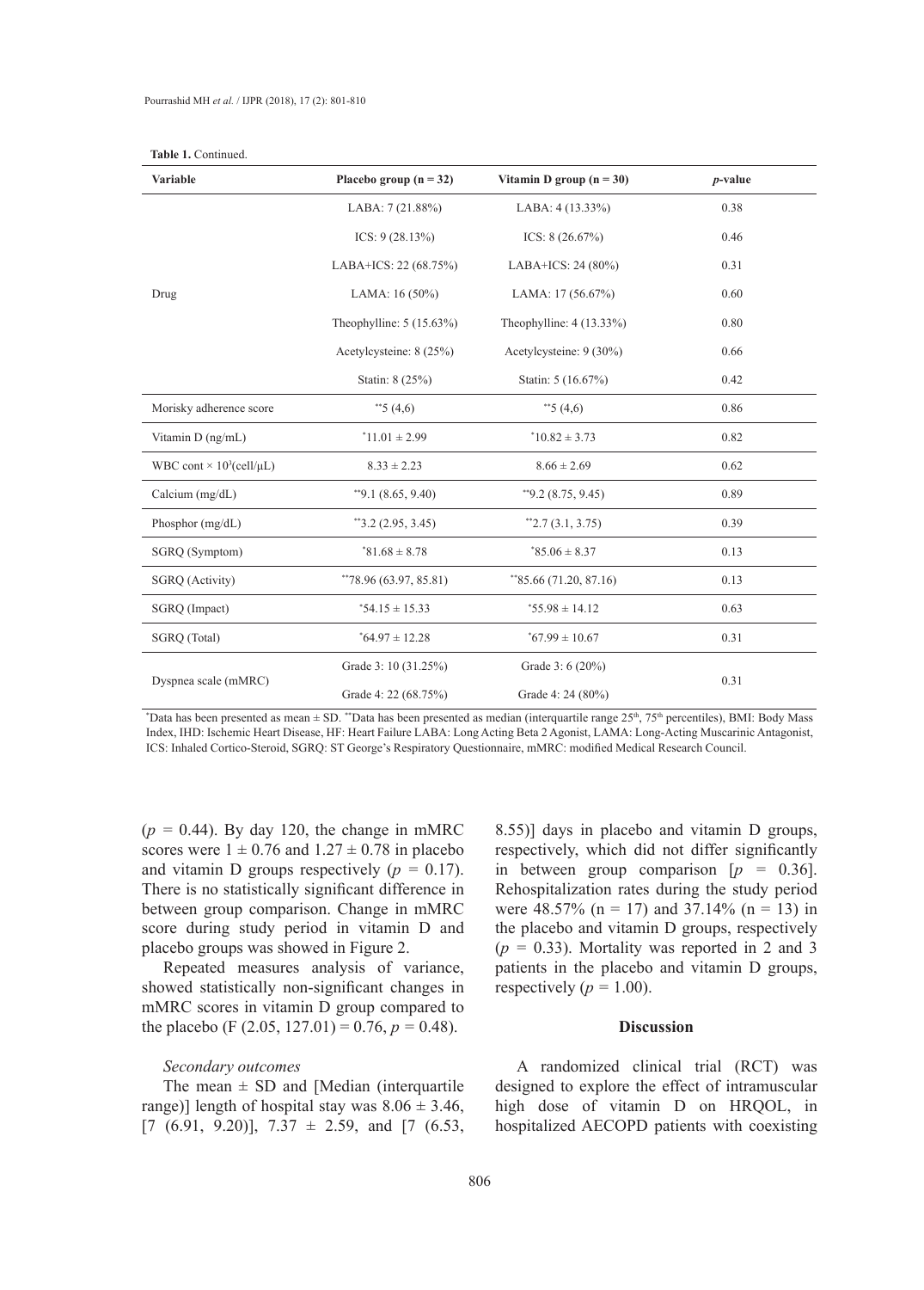

**Figure 2.** Change in mMRC score during study period in vitamin D and Placebo groups.

vitamin D deficiency. This study was different in some aspects from previous trials. Firstly, most of the previous studies have focused on clinical outcomes such as exacerbation rate, readmission, exercise capacity, and mortality rate (22, 24- 26 and 28) and also data about the effect of vitamin D on health related quality of life using a comprehensive questionnaire such as SGRQ are lacking. Secondly, in many of the previous researches, patients with sufficient levels of vitamin D were also included in the study (21, 23-25) Thirdly, in these studies, patients with stable disease were also recruited (22, 24-26) and trials on AECOPD population are lacking. Lastly, most of the previous studies have used frequently administered oral dosing of vitamin D (21, 23 and 25-28), in which, patient compliance might have affected their final findings.

In our RCT, the prevalence of VDD among AECOPD patients was high (89.40%) at baseline. Vitamin D levels were well-correlated with disease severity and this was in accordance with recent meta-analysis in COPD patients reported in 2016 (10). Our study showed significant impaired quality of life in AECOPD patients, demonstrated by overall high SGRQ total scores, which was correlated with disease severity  $(r = 0.91, p \le 0.001)$ . This was confirmed by previous reports (11).

In vitamin D group, rapid normalization of vitamin D levels with a recommended high dose of vitamin D 300,000 IU (29) resulted in significant statistical improvement in HRQOL mortality rate  $(22, 24-$  of the patients, by day  $30 [p = 0.0003, (CI - 1.0003)]$ -2.96, -0.94)] and day 120 [*p =* 0.0001, (CI  $\frac{d}{dt}$  about the effect of  $\frac{2.56}{5.5}$ ,  $\frac{6.57}{11}$  and  $\frac{d}{dt}$   $\frac{128}{120}$   $\frac{p}{p}$  =  $\frac{6.6001}{0.0001}$ ; (Cf and  $\frac{d}{dt}$  and  $\frac{d}{dt}$   $\frac{p}{dt}$  =  $\frac{6.6001}{0.0001}$ ; (Cf and  $\frac{p}{dt}$  and  $\frac{p}{dt}$  and not considered clinically significant by Day 30 and reached clinically significant level by day 120, since mean difference of 4.67 in between groups comparison exceeded the minimum clinically important difference of 4 units (30) . Improvement in other clinical end points such as mMRC ( $p = 0.48$ ), LOS ( $p = 0.36$ ), rehospitalization ( $p = 0.33$ ), and mortality rates  $(p = 1.00)$  were not statistically significant.

> The data about vitamin D supplementation in COPD patients have resulted in controversial but promising findings (20). Some studies have reported no beneficial effect for vitamin D on exercise capacity of the patients including 6-minute walking test, saturation of oxygen during exercise, COPD assessment test score, and pulmonary function test (22, 24). On the other hand, beneficial effect of vitamin D supplementation has been documented in several studies. In a study by Lehouk *et al*. vitamin D supplementation in 30 participants with coexisting VDD showed a significant reduction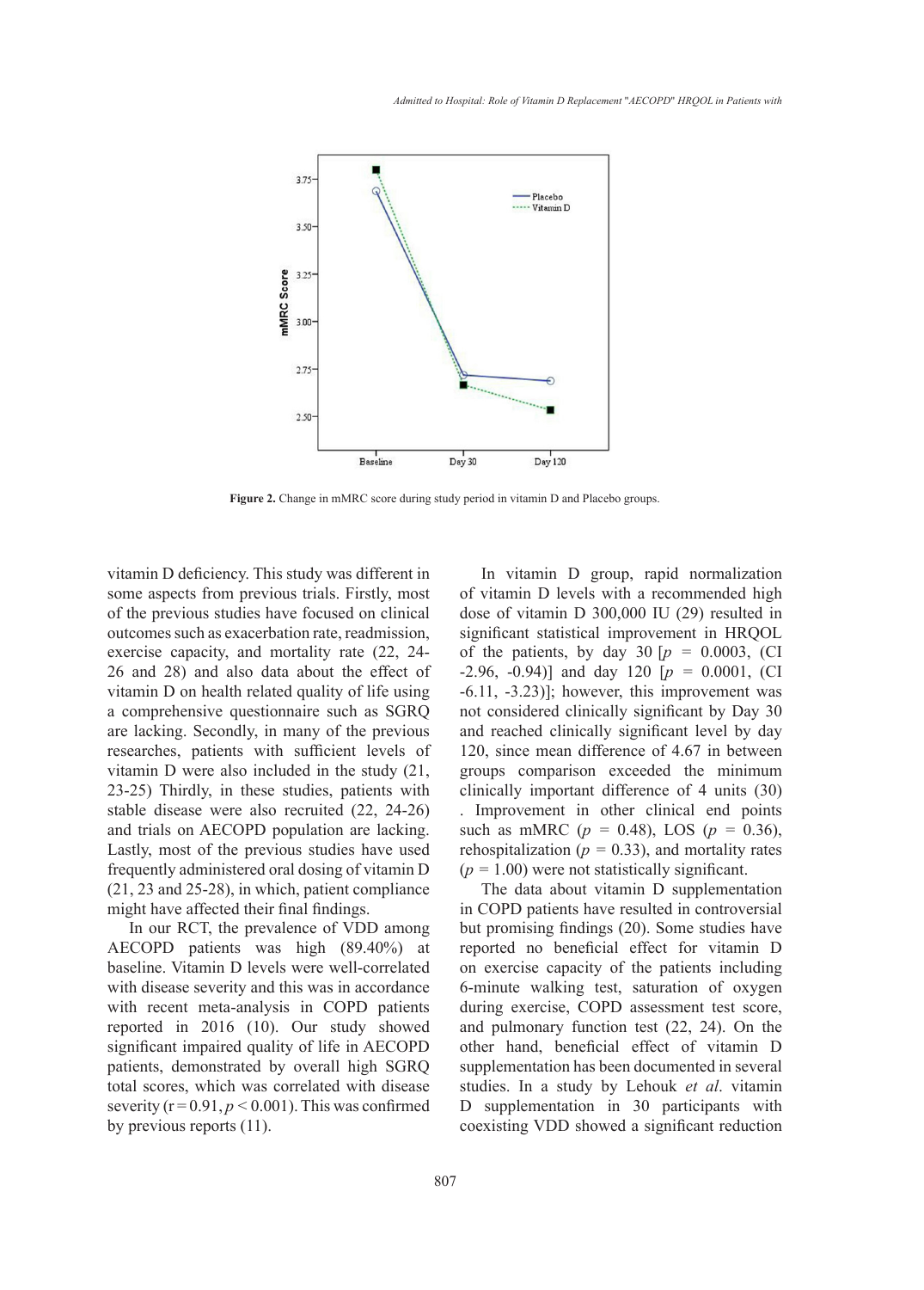| <b>SGRO</b><br>component | By day 30        |                  | By day $120$    |                  |                  |                 |
|--------------------------|------------------|------------------|-----------------|------------------|------------------|-----------------|
|                          | Placebo          | <b>Vitamin D</b> | <i>p</i> -value | Placebo          | <b>Vitamin D</b> | <i>p</i> -value |
| Symptom<br>score         | $10.71 \pm 6.44$ | $15.18 \pm 8.85$ | 0.050           | $12.26 \pm 7.81$ | $19.45 \pm 8.94$ | $0.001*$        |
| Activity score           | $1.88 \pm 3.73$  | $4.11 \pm 3.43$  | $0.008*$        | $2.69 \pm 3.96$  | $8.11 \pm 6.13$  | $0.001*$        |
| Impact score             | $2.61 \pm 3.20$  | $3.77 \pm 3.82$  | 0.40            | $2.13 \pm 4.39$  | $5.76 \pm 4.62$  | $0.007*$        |
| Total score              | $3.73 \pm 1.84$  | $5.69 \pm 2.13$  | $0.0003*$       | $3.99 \pm 2.19$  | $8.66 \pm 3.32$  | $0.0001*$       |

Table 2. Differences between baseline and the 30<sup>th</sup> and 120<sup>th</sup> days of SGRQ scores and its components in the study groups.

\* Significant improvement in vitamin D group versus placebo (*p* < 0.05)

in exacerbations; however, pulmonary function, hospitalization and mortality did not significantly differ between study groups (31). In a study by Rezk *et al*. carried out on COPD patients with VDD, a significant improvement in dyspnea scale (mMRC), physical performance, maximum voluntary ventilation, maximum inspiratory pressure, and maximum expiratory pressure, coupled with a decrease in disease exacerbations and CRP a year after vitamin D replacement were reported. However, the FEV1 and FVC did not differ significantly (28). In another study by Martineau *et al.* vitamin D was protective against moderate or severe exacerbations in COPD patients with VDD (26). In an RCT by Zendedel *et al*. vitamin D supplementation resulted in significant improvement in FEV1 and significant decrease in the number of COPD exacerbations of COPD patients (25). It is also shown that vitamin D supplementation can result in significantly greater improvements in inspiratory muscle strength and maximal oxygen uptake. However, improvements in quadriceps strength or six minutes walking distance test could not reach a significantly improved level (27).

Based on our literature review, the data about the effect of vitamin D on the quality of life of the COPD patients, determined by a comprehensive tool such as SGRQ, were limited to one study by Bjerk *et al.* It was performed on Caucasian male subjects. The results revealed no improvements in HRQOL (SGRQ) and physical activity of the study patients. This study has several limitations such as small sample size  $(n = 36)$  and a short follow up period (6 weeks). The differences between this and our study were vitamin D dosing (multiple low oral dosing versus single high intramuscular dosing of vitamin D), study subjects (stable COPD versus AECOPD patients), and inclusion criteria (which was not included vitamin D deficiency) (23).

 In a recent study on asthmatic patients by Rajanandh *et al*. vitamin D supplementation (1000 IU/day) resulted in statistical as well as clinical improvement in all domains of the SGRQ including symptom score, impact score, activity (from day 30 onward), and total score by day 180 (32). The results were in agreement with our study by the difference in the study populations.

In the interpretation of the results obtained in our study and their comparison with those described in the previous reports, methodological and clinical differences including dose and route of the vitamin D administration, disease related factors, genetic features of the study population, inclusion and exclusion criteria and characteristics of the patients should be acknowledged.

# *Limitations of the study*

Patients included in this study were AECOPD patients with concomitant VDD; therefore, our findings may not be generalized to all AECOPD patients. A relatively short follow up period of 120 days was considered in this study, which may not have been long enough to document the delayed clinical outcomes resulted by the intervention.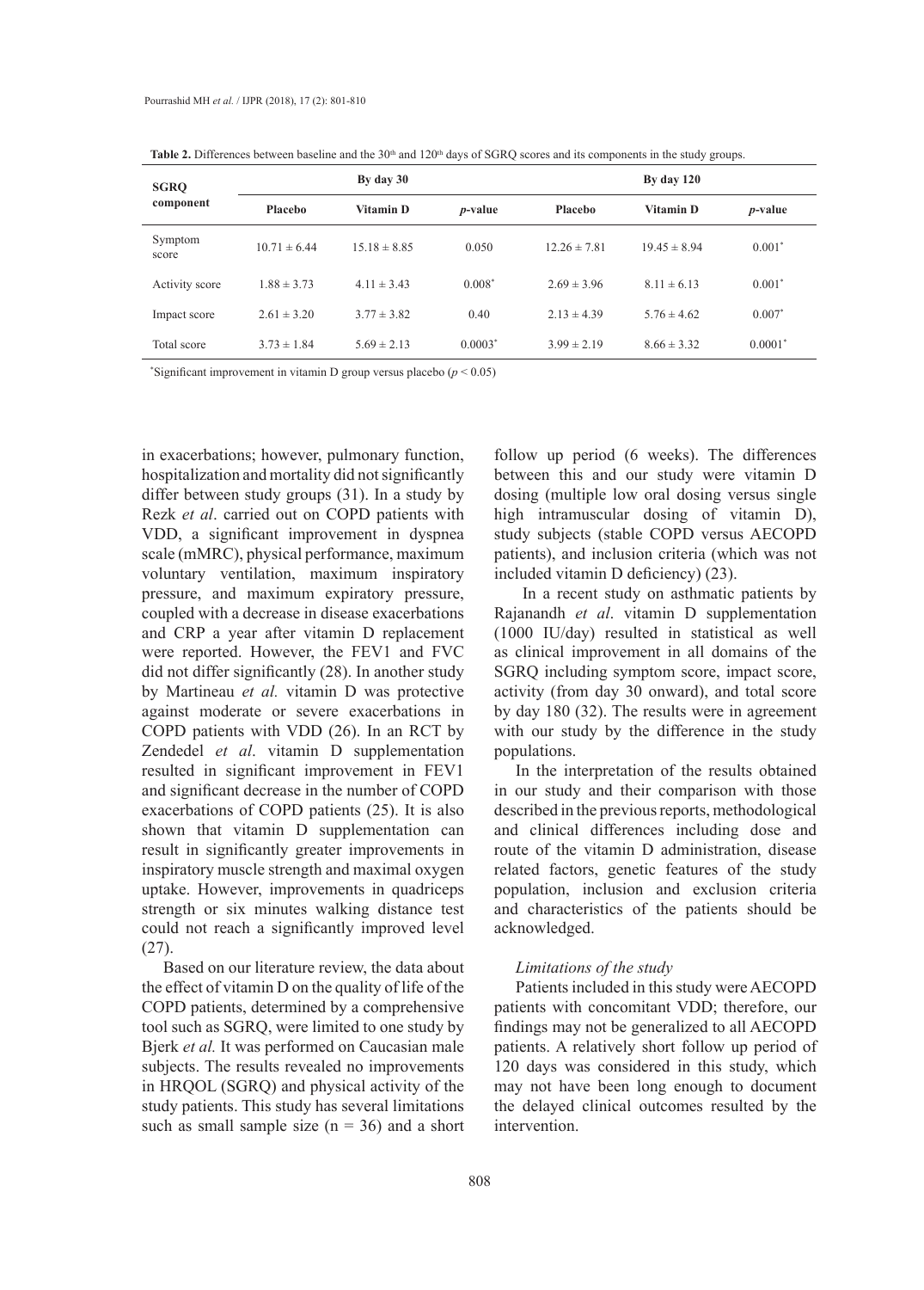#### **Conclusion**

HRQOL in hospitalized AECOPD patients with concomitant deficient levels of vitamin D was significantly impaired. Vitamin D replacement with a single parenteral injection could be an effective intervention to improve patients' HRQOL; however improvement in other clinical outcomes such as LOS, rehospitalization and mortality rates were not achieved. Further studies with a longer follow up period are recommended.

#### **Acknowledgment**

This study, as a part of the Clinical Pharmacy Residency Thesis of Mr. Pourrashid, was funded by the School of Pharmacy, Shahid Beheshti University of Medical Sciences, Tehran, Iran.

#### **References**

- World Health Organization. The Top 10 Causes of (1) Death. Fact Sheet. (2012) [Last accessed on 2014 Dec 1]. Available from: URL: http://www.who.int/ mediacentre/factsheets/fs310/en/.
- (2) Doucet M, Rochette L and Hamel D. Incidence, prevalence, and mortality trends in chronic obstructive pulmonary disease over 2001 to 2011: A public health point of view of the burden. *Can. Respir. J.* (2016) 2016: 7518287.
- (3) Miravitlles M, Garcia-Polo C, Domenech A, Villegas G, Conget F and de la Roza C. Clinical outcomes and cost analysis of exacerbations in chronic obstructive pulmonary disease. *Lung* (2013) 191: 523-30.
- Mitsiki E, Kazanas K and Hatziapostolou P. Quality (4) of life and disease burden of chronic obstructive pulmonary disease (COPD) patients in Northern Greece – The INCARE\* study. *Eur. Respir. J.* (2015) 46 (Suppl 59): PA3854.
- (5) Gore JM, Brophy CJ and Greenstone MA. How well do we care for patients with end stage chronic obstructive pulmonary disease (COPD)? A comparison of palliative care and quality of life in COPD and lung cancer. *Thorax* (2000) 55: 1000-6.
- Igarashi A, Fukuchi Y, Hirata K, Ichinose M, Nagai A, (6) Nishimura M, Pedros M, Murata S and Gruenberger J-B. COPD uncovered: Quality of life, work and activity impairment in patients with chronic obstructive pulmonary disease in Japan. *Am. J. Respir. Crit. Care Med.* (2016) 193: A2012.
- Ahmed MS, Neyaz A and Aslami AN. Health-related (7)quality of life of chronic obstructive pulmonary disease patients: Results from a community based cross-sectional study in Aligarh, Uttar Pradesh, India.

*Lung India* (2016) 33: 148-53.

- Jones PW, Brusselle G, Dal Negro RW, Ferrer M, (8) Kardos P, Levy ML, Perez T, Soler-Cataluna JJ, van der Molen T, Adamek L and Banik N. Health-related quality of life in patients by COPD severity within primary care in Europe. *Respir. Med.* (2011) 105: 57- 66.
- Wacker M and Holick MF. Sunlight and Vitamin D: (9) A global perspective for health. *Dermatoendocrinol.* (2013) 5: 51-108.
- $(10)$  Zhu M, Wang T, Wang C and Ji Y. The association between vitamin D and COPD risk, severity, and exacerbation: An updated systematic review and metaanalysis. *Int. J. Chron. Obstruct. Pulmon. Dis.* (2016) 11: 2597-607.
- Mekov E, Slavova Y, Tsakova A, Genova M, (11) Kostadinov D, Minchev D, Marinova D and Tafradjiiska M. Vitamin D deficiency and insufficiency in hospitalized COPD patients. *PLoS ONE* (2015) 10: e0129080.
- Malinovschi A, Masoero M, Bellocchia M, Ciuffreda (12) A, Solidoro P, Mattei A, Mercante L, Heffler E, Rolla G and Bucca C. Severe vitamin D deficiency is associated with frequent exacerbations and hospitalization in COPD patients. *Respir. Res.* (2014) 15: 131.
- (13) Yumrutepe T, Aytemur ZA, Baysal O, Taskapan H, Taskapan CM and Hacievliyagil SS. Relationship between vitamin D and lung function, physical performance and balance on patients with stage I-III chronic obstructive pulmonary disease. *Rev. Assoc. Med. Bras. (1992)* (2015) 61: 132-8.
- $(14)$  Goran H, Per B, Tore H and Maria P. Does vitamin D Play a Role in Depression? A review of clinical, epidemiological and biological studies. *Curr. Nutr. Food Sci.* (2014) 10: 16-28.
- $(15)$  Solidoro P, Bellocchia M and Facchini F. The immunobiological and clinical role of vitamin D in obstructive lung diseases. *Minerva Med.* (2016) 107: 12-9.
- (16) Girgis CM, Baldock PA and Downes M. Vitamin D, muscle and bone: Integrating effects in development, aging and injury. *Mol. Cell. Endocrinol.* (2015) 410: 3-10.
- (17) Perez-Hernandez N, Aptilon-Duque G, Nostroza-Hernandez MC, Vargas-Alarcon G, Rodriguez-Perez JM and Blachman-Braun R. Vitamin D and its effects on cardiovascular diseases: A comprehensive review. *Korean J. Intern. Med.* (2016) 31: 1018-29.
- Global initiative of chronic obstructive lung disease. (18) Global strategy for the diagnosis and management and prevention of chronic obstructive lung disease. (2015) Available from: URL: http://www.goldcopd.org/ global-strategy-diagnosis-management-preventioncopd-2015/.
- $(19)$  Zhang Y, Leung DY and Goleva E. Vitamin D enhances glucocorticoid action in human monocytes involvement of granulocyte-macrophage colonystimulating factor and mediator complex subunit 14. *J. Biol. Chem.* (2013) 288: 14544-53.